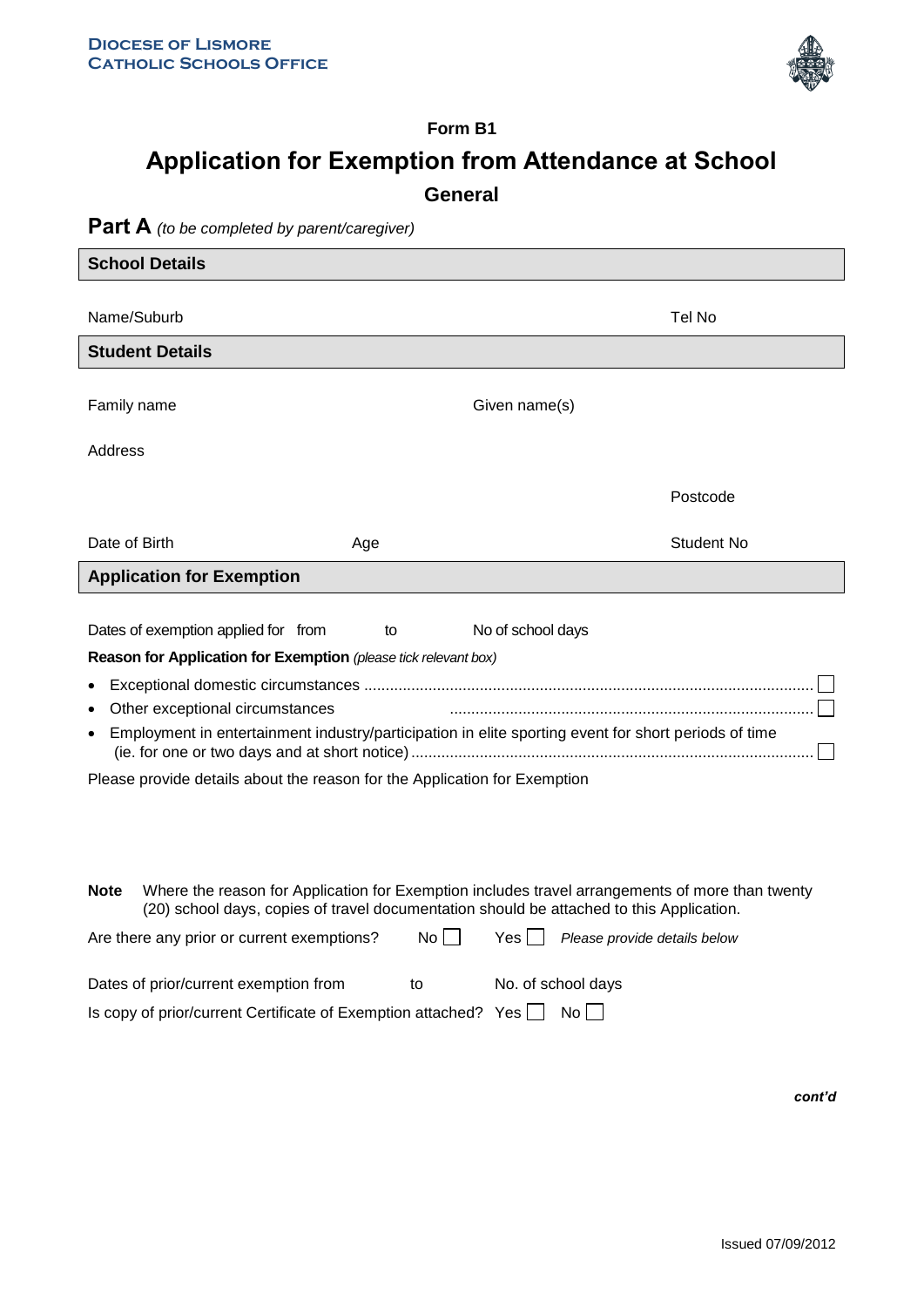| <b>Parent / Caregiver Details</b> |                         |
|-----------------------------------|-------------------------|
| Family name                       | Given name(s)           |
|                                   |                         |
| Address                           |                         |
|                                   | Postcode                |
| <b>Contact Tel</b>                | Relationship to student |
| <b>Declaration / Signature</b>    |                         |

As the parent/caregiver of the above mentioned student, I hereby apply for a Certificate of Exemption from Attendance at School, under the *Education Act 1990.*

I understand that, if the exemption is granted

- I am responsible for the supervision of the student during the Period of Exemption;
- the exemption is limited to the period indicated;
- the exemption is subject to the conditions listed on the Certificate of Exemption;
- the exemption may be cancelled at any time.

I declare that the information provided in this Application for a Certificate of Exemption is, to the best of my knowledge and belief, accurate and complete. I recognise that, should statements in this Application later prove to be false or misleading, any decision made as a result of this Application may be reversed.

I further recognise that a failure to comply with any condition set out in the exemption may result in the exemption being revoked.

Signature ..................................................................................................................... Date

## *Once you have completed and signed Part A please return this form to the school principal.*

| <b>Privacy Statement</b> |  |
|--------------------------|--|
|--------------------------|--|

The information provided will be used to process the student's Application for an Exemption from the requirement to enrol at and/or attend school. It will only be disclosed for the following purposes

- General student administration relating to the education and welfare of the student;
- Communication with students and parents;
- To ensure the health, safety and welfare of students, staff and visitors to the school;
- State and national reporting purposes;
- For any other purpose required by law.

The information will be stored securely.

You may access or correct any personal information by contacting the school.

If you have any concerns or complaints about the way your personal information has been collected, used or disclosed, please contact the school